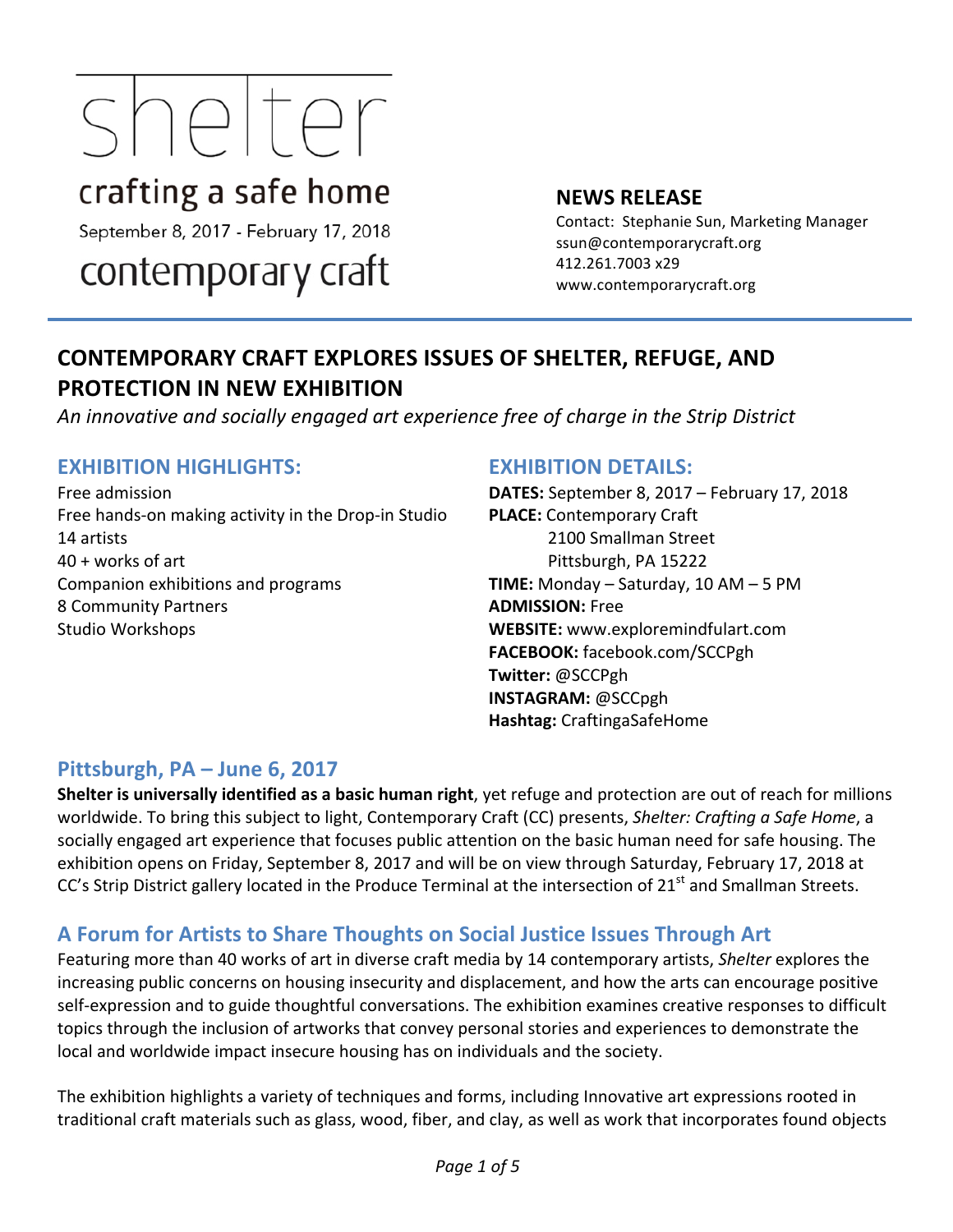# snelter

to explore unexpected relationships between craft and the inherited history within objects, and installation art. The visionary, poetic, and experiential potential of art will enable the visitors to see, feel, and understand the need for stable housing and be moved to become part of the solution.



Holly Grace. *Round Mountain Hut,* 2016. Blown glass, kiln formed and silver stain with integrated LED light.  $7.5'' \times 14'' \times 8''$ . Photo: David McArthur of Parallax Photography.

**• Holly Grace** is an Australian glass artist based in Melbourne, Victoria. During her education as a glassmaker and artist, she travelled to Scandinavia many times. It was in Denmark and Sweden that she began to look and observe the landscape; drawn to the soft transitions of color that are different from the intense bright light in Western Australia. It is also during this time that Grace started incorporating photographic documentation of the landscape in her work.

Glass is Grace's lens to explore the complexity of the natural world. Glass is used as a surface for translating light, creating landscapes both real and imagined, internal and external. "I grew up in Perth, Australia, a city of extreme isolation where

nature is a beautiful, yet harsh reality... By immersing myself in nature I seek to find a retreat – a shelter from the day-to-day of human existence, placing me within an environment that is both foreign but completely natural."

- Pittsburgh-based designer and artist **Seth Clark** explores deteriorating architecture to find the dignifying energy that tries to escape the history of abandonment. Clark creates collage and sculpture by combining wood, fiber, and paper with found materials. He draws inspiration from structures that were designed to be permanent, but have been challenged, destroyed, and forgotten. Clark's first series "Abandoned" consisted of images of houses that had been abandoned in Detroit. Clark was attracted to them because they were once lived in and loved by families and individuals. The structures had history and Clark wanted to preserve those images and emotions. "I see an inherent honesty in the face of my subject. Among all of the clutter  $-$  the shards of wood and layers of rubble  $-$  there remains a gentle resolve. As I work, I study these structures incessantly. The buildings, often on the brink of ruin, have something very energized and present trying to escape from their fragmented reality."
- As a seasoned filmmaker in Pittsburgh, Chris Ivey has been documenting, exploring, and addressing local residents' fears about gentrification. His documentaries captured the essence of community change and brought out the pressing public issues on displacement, neighborhood violence, and race and class. "Everyone needs to have their voice heard. You're not going to agree with everybody, but everybody has to be heard for the dialogue to start."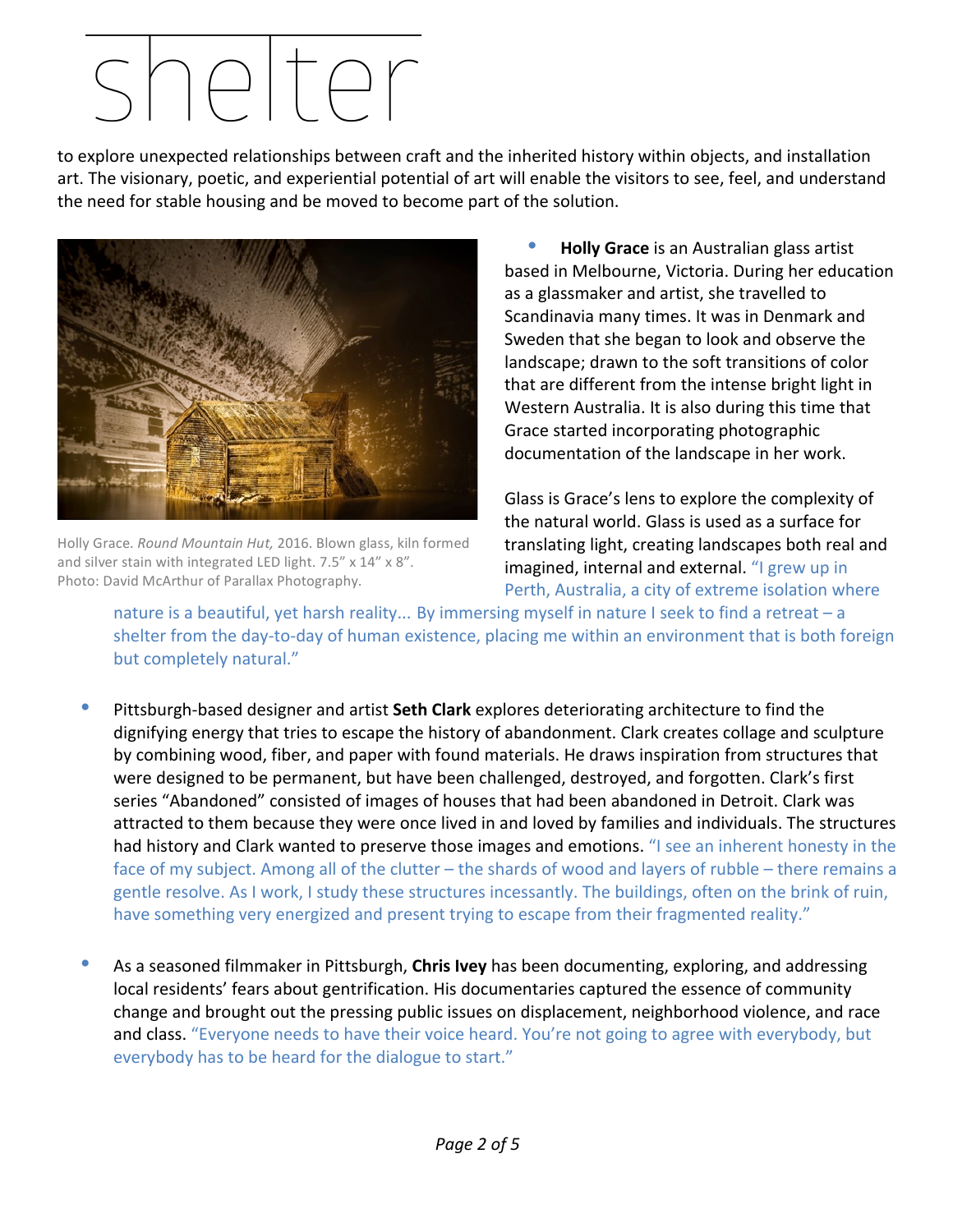# sheiter

Studio jeweler and assistant professor at the Lamar Dodd School of Art at University of Georgia, **Demitra Thomloudis**, has worked on *The Houston Yellow Tape Project* from August 2013 to August 2014. This yearlong project consists of documentation of ten residential homes demolished within the two-block radius of Thomloudis' home in Houston, Texas and ten pieces of jewelry created from remnants found at each home's demolition site. "Formed by remnants collected from these individual sites, the jewelry captures both a collective and an individual identity and preserves a fragment of

what no longer exists. The jewelry in *Houston Yellow Tape Project* physically embodies a singular, discarded moment during the sprawling of the city."

**Kathryn Clark** explores global issues ranging from the foreclosure crisis in the United States to international border controls. Clark's work questions the pattern and scale of human manipulation on plants and the long-term implications it has on our environment, society, and economics. The narratives and images are hand embroidered on textiles, creating historical documents of our times. "Inspired by the historical storyboard of the Bayeux Tapestry, *Refugee Stories* is a series of embroidery panels that follow the journey of the Syrian refugees into Europe. The monumental scale of the crisis, the second largest mass migration in history, is documented in various points along the refugees' journey out of Syria and into Western Europe."



Kathryn Clark. By Sea, 2016. Hand embroidery on black taffeta and cotton voile. 62" x 48".

## **Crafting a New Home**

Following the significant impact of CC's 2016 social justice-centered exhibition *Mindful: Exploring Mental Health* Through Art, the organization continues to explore the pressing societal issues that affect our changing community. Through important **community partnerships** with social service organizations such as the Allegheny County Department of Human Services, Homeless Children's Education Fund, Women's Center & Shelter of Greater Pittsburgh, and more, CC ensures the exhibition is connected to the community in a meaningful, genuine way.

A series of events and weekend activities that provides opportunity to dive deeper into the conversation regarding homelessness and housing insecurity are planned throughout the run of the exhibition. Lectures, artist talks, Saturday Information Sessions with community partners, gallery tours, and Studio workshops allow visitors to connect with the exhibiting artists and respond to their art. Resources such as a free, online teacher's curriculum guide and a full-color catalogue further complement the exhibition. CC's Drop-In Studio (free and open to the public during regular business hours) will feature a hands-on, art-making activity appropriate for visitors of all ages and skill-levels designed by one of the exhibition artists.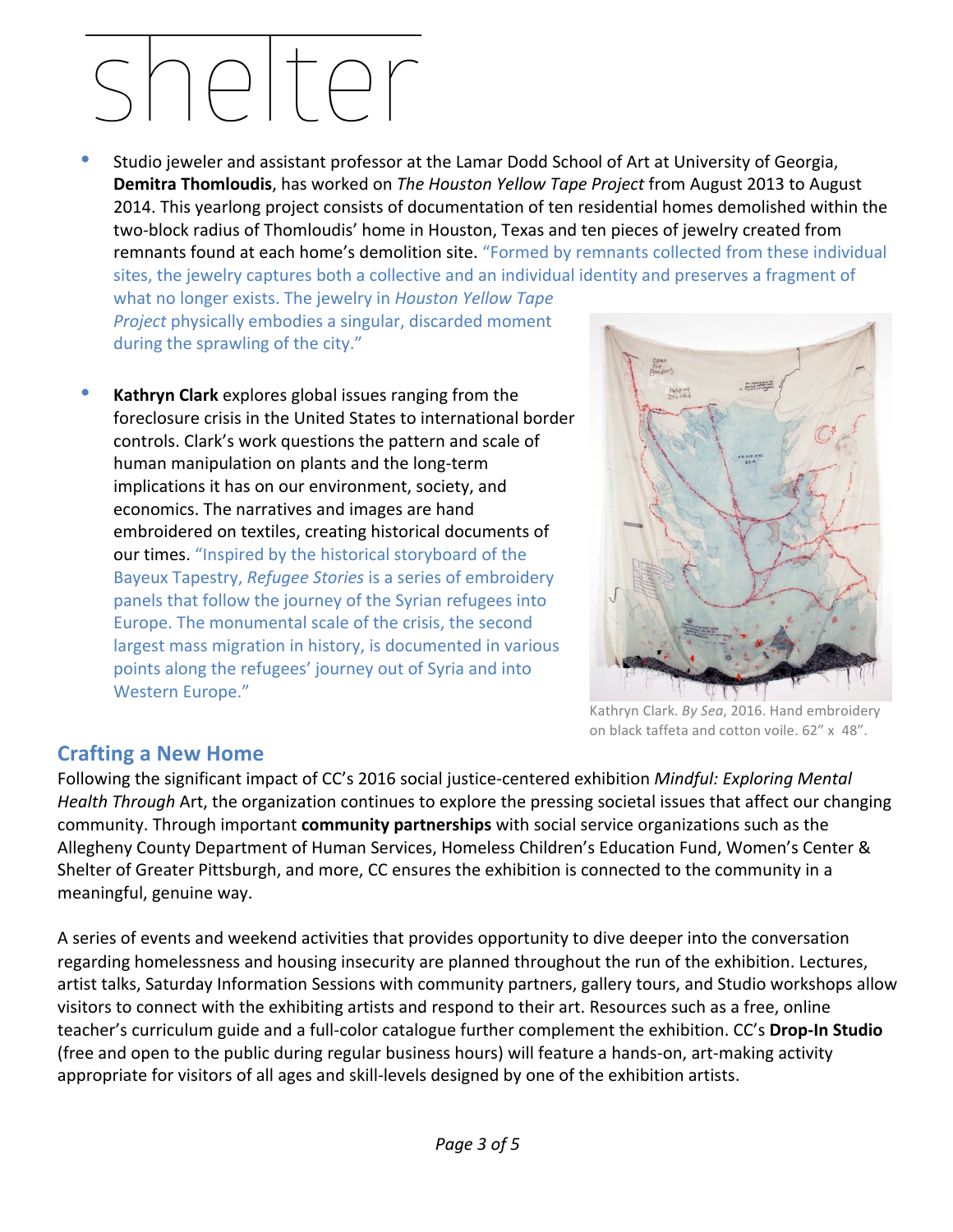# shelter

**Group tours** for *Shelter* will include guided activities for participants to explore embroidery techniques and to create fabric squares inspired by their own home and what home means to them These squares will ultimately be compiled into quilts to benefit transient members of our community, continuing the tradition of quilts giving as a symbol of welcome and acceptance by a community. Schedule a group tour with CC at info@contemporarycraft.org or call at 412.261.7003.

Shelter's impact extends beyond the primary gallery walls and includes **companion exhibition** - Vantage Point: Maggy Rozycki Hiltner in CC's BNY Mellon Center Satellite Gallery from October 6, 2017 through February 4, 2018. Hiltner, an embroidery artist, will fill 72 linear feet of wall space with hand-stitched imagery. Through incorporating vintage fabrics and text into what initially appears as an idealized landscape with blue sky, green grass, and puffy white clouds, Hiltner reveals the impact of industry and human consumption on our environment.

*Shelter* is scheduled to travel to several venues after its debut in Pittsburgh, including the Ohio Craft Museum, Columbus, OH and Springfield Museum of Art, Springfield, OH. A complete calendar of exhibition programs and events is available at **www.exploremindfulart.com**.



Maggy Rozycki Hiltner. *Vantage Point*, 2015. Handstitched cotton and found textile. 46" x 864"

## **Opening Weekend Celebration**

CC will mark the **opening weekend** of the exhibition with a free, public reception on Friday, September 8 from 5:30 – 8:00 PM. There is a \$5 suggested donation at the door. Opening celebration events will continue on Saturday, September 9, from 12:00 AM – 2:00 PM. The day's activities include a **Dialogue with the Artists**, where exhibiting artists will be in CC's gallery to talk about their work.

## **Shelter Support**

*Shelter: Crafting a Safe* Home is made possible by the Mary Hillman Jennings Foundation, The Pittsburgh Foundation, Staunton Farm Foundation, the National Endowment for the Arts, The Fine Foundation, the Brooks Foundation through the PNC Charitable Trusts Grant Review Committee, and Cohen & Grigsby. Media sponsored by 90.5 WESA, 91.3 WYEP, and NEXTpittsburgh. (As of August 2017) Contemporary Craft is supported in part by the Allegheny Regional Asset District, the Elizabeth R. Raphael Fund of The Pittsburgh Foundation, The Heinz Endowments, and the Pennsylvania Council on the Arts.

## **About Contemporary Craft**

Presenting contemporary art in craft media by regional, national and international artists since 1971, Contemporary Craft (CC) offers cutting edge exhibitions focusing on multicultural diversity and nonmainstream art, as well as a range of studio workshops, community outreach programs, and a retail store. Through its mission of engaging the public in creative experiences through contemporary craft, CC offers